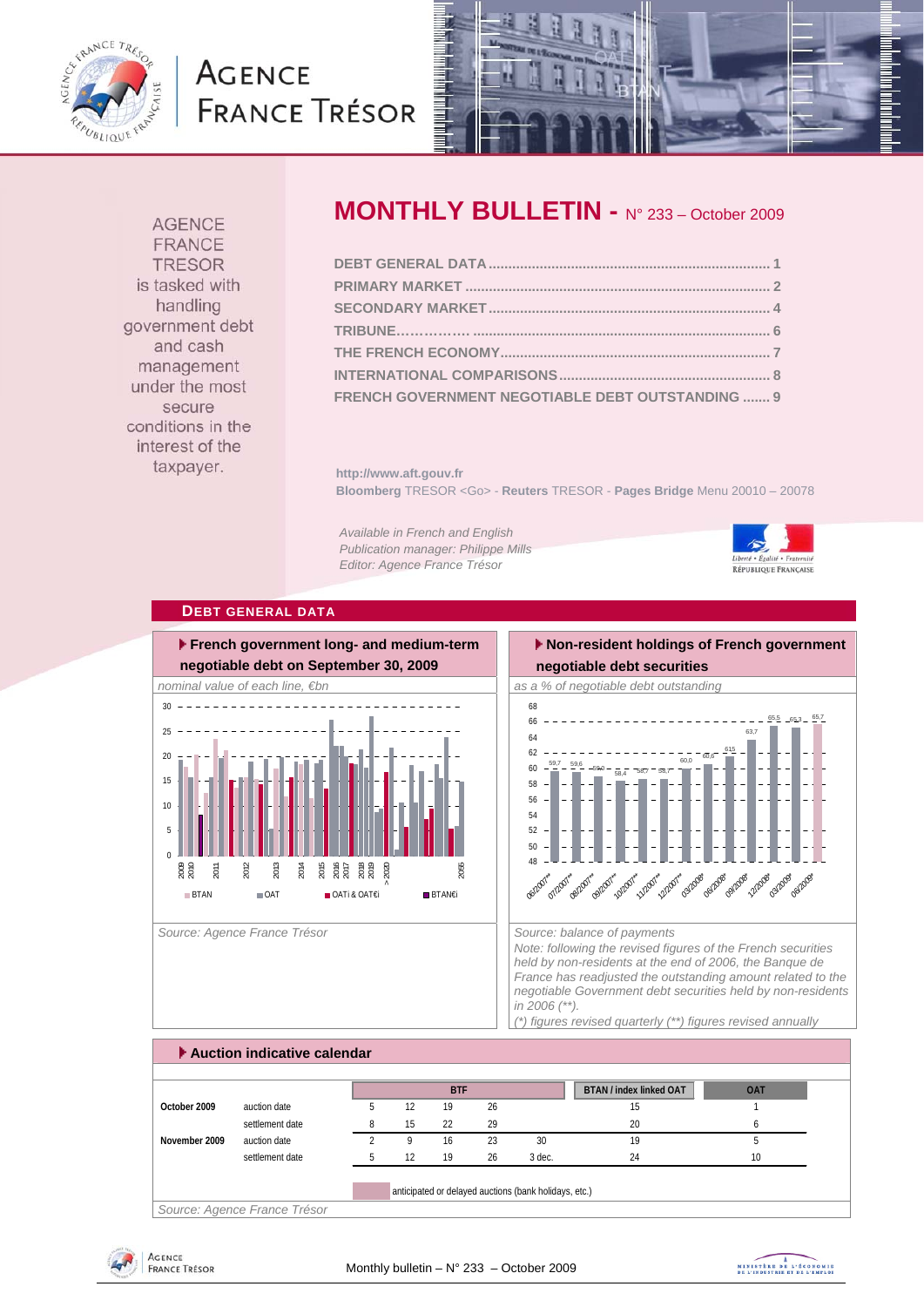### **NEWS**

#### **AFT has started prefinancing its requirements for 2010**

The financing programme in the budget bill sets net issuance of medium- and long-term securities at €175 billion in 2010, following net issuance of €165 billion for 2009 under the revised programme. This trend is not specific for France given the harshness of the international economic crisis. The issuance programme does not include the national loan issue. The details of this loan will be made public in the coming weeks. Nevertheless, the objective of the national loan is to fund future expenditure and not to finance deficits.

The medium- and long-term issuance amount set for next year may be reduced, depending on Agence France Trésor's buybacks of securities maturing in 2010 on the secondary market. Low interest rates and the completion of 92.2% of the 2009 programme put AFT in a very comfortable position for prefinancing its requirements in 2010.

Next year, AFT plans to continue being flexible in its market offerings. The gradual rebound in demand for inflation-linked securities and the strong demand seen throughout 2009 for securities with maturities of 15 years or more mean that the strategy for fully transparent construction of the nominal and inflation-linked yield curves will continue in order to meet investors' needs.

#### **PRIMARY MARKET**

 **Long- and medium-term financing over the year on September 30, 2009** 







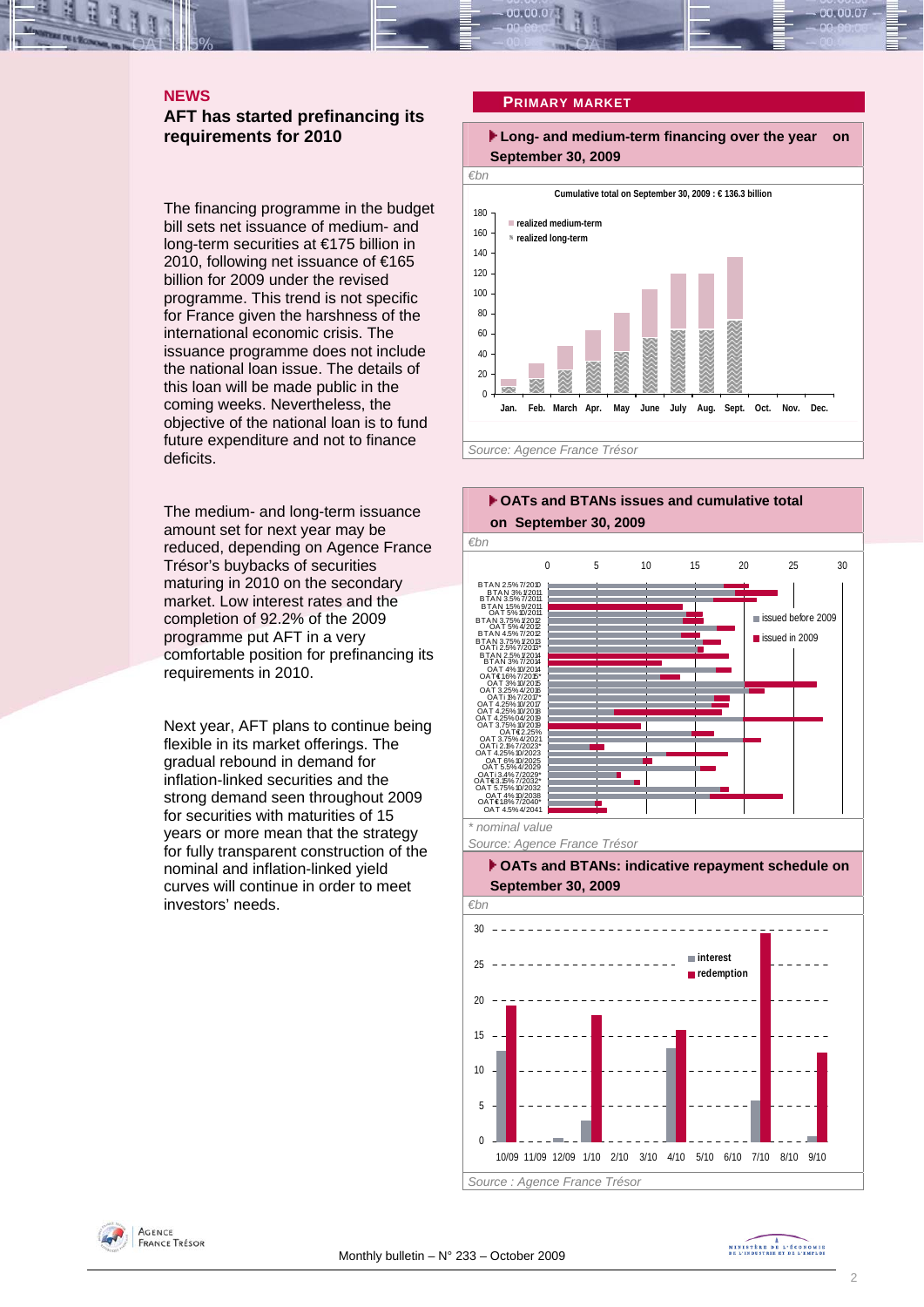

#### **OAT and BTAN auctions – September 2009**

|                               | OAT 6 years | OAT 10 years      | OAT 13 years | BTAN 2 years | OAT 3 years       | BTAN 5 years | OAT€i 6 years    | OATi 8 years | OAT€i 23 years |  |
|-------------------------------|-------------|-------------------|--------------|--------------|-------------------|--------------|------------------|--------------|----------------|--|
|                               | 10/25/2015  | 10/25/2019        | 10/25/2023   | 9/12/2011    | 4/25/2012         | 7/12/2014    | 7/25/2015        | 7/25/2017    | 7/25/2032      |  |
|                               | 3.00%       | 3.75%             | 4.25%        | 1,50%        | 5,00%             | 3,00%        | 1,60%            | 1,00%        | 3,15%          |  |
| <b>Auction date</b>           | 9/3/2009    | 9/3/2009          | 9/3/2009     | 9/17/2009    | 9/17/2009         | 9/17/2009    | 9/17/2009        | 9/17/2009    | 9/17/2009      |  |
| Settlement date               | 9/8/2009    | 9/8/2009          | 9/8/2009     | 9/22/2009    | 9/22/2009         | 9/22/2009    | 9/22/2009        | 9/22/2009    | 9/22/2009      |  |
| Amount announced              |             | $< 6,500 - 7,500$ |              |              | $<7,000 - 8,000>$ |              | $<1,300 - 1,800$ |              |                |  |
| Bid amount                    | 4.890       | 6,615             | 2,910        | 6,300        | 3,495             | 5,745        | 1,214            | 1,061        | ,958           |  |
| Amount served                 | 2,265       | 3,540             | 1,660        | 3,005        | 1,770             | 3,190        | 0,699            | 0,686        | 0,370          |  |
| of which: NCTs before auction |             |                   |              |              |                   |              |                  |              |                |  |
| NCTs after auction            | 0           | 0                 | $\mathcal O$ | 561          | 42                | 46           | 0                | 0,013        | $\theta$       |  |
| <b>Total issued amount</b>    | 2,265       | 3,540             | 1,660        | 3,566        | 1,812             | 3,236        | 0,699            | 0,699        | 0,370          |  |
| Bid-to-cover ratio            | 2.16        | 1.87              | 1,75         | 2.10         | 1.97              | 1.80         | 1.74             | 1.55         | 2,59           |  |
| Weighted average price        | 100.89%     | 101.55%           | 103,68%      | 100.34%      | 108,34%           | 101.76%      | 103.91%          | 98.87%       | 125,56%        |  |
| Yield to maturity             | 2.84%       | 3,56%             | 3.91%        | 1,32%        | 1,68%             | 2,60%        | 0.91%            | 1.15%        | 1,78%          |  |
| Indexation coefficient*       |             |                   | $\sim$       | $\sim$       | $\sim$            | ٠<br>$\sim$  | 1,09874          | 1,06100      | 1,13608        |  |
| as of the settlement date     |             |                   |              |              |                   |              |                  |              |                |  |

 *Source: Agence France Trésor* 

*€m* 

#### **BTF auctions – September 2009**  *€m*  **BTF BTF BTF BTF BTF BTF** 1 month 1 year 2 month 3 month 4 month 6 month 1 year **Auction date 9/7/2009 9/7/2009 9/7/2009 9/7/2009** Settlement date 9/10/2009 9/10/2009 9/10/2009 9/10/2009 Maturity 11/12/2009 12/10/2009 2/25/2010 8/26/2010 **Total issued amount 4,215 4,235 2,108 2,181** Weighted average rate 0,313% 0,339% 0,394% 0,595% **Auction date 9/14/2009 9/14/2009 9/14/2009 9/14/2009** Settlement date 9/17/2009 9/17/2009 9/17/2009 9/17/2009 Maturity 11/19/2009 12/10/2009 2/11/2010 8/26/2010 **Total issued amount 1,515 3,549 2,025 2,007** Weighted average rate **000 and 2010** 0,335% 0,354% 0,419% 0,419% 0,635% 0,55% 0,55% 0,55% 0,635% 0,635% 0,635% 0,635% 0,635% 0,635% 0,635% 0,635% 0,635% 0,635% 0,635% 0,635% 0,635% 0,635% 0,635% 0,635% 0,635% 0,635% 0,635% **Auction date 9/21/2009 9/21/2009 9/21/2009 9/21/2009** Settlement date 9/24/2009 9/24/2009 9/24/2009 9/24/2009 Maturity 11/26/2009 12/24/2009 2/25/2010 9/23/2010 **Total issued amount 1,568 4,330 2,228 1,682** Meighted average rate **1,000 mm** and the control of the control of the control of the control of the control of the control of the control of the control of the control of the control of the control of the control of the c **Auction date 9/28/2009 9/28/2009 9/28/2009 9/28/2009** Settlement date 10/1/2009 10/1/2009 10/1/2009 10/1/2009 Maturity 11/5/2009 12/24/2009 3/25/2010 9/23/2010 **Total issued amount 2,071 3,506 2,067 1,573** Weighted average rate 0,459% 0,687% 0,324% 0,375% 0,459% 0,459% 0,687% 0,687% 0,575% 0,459% 0,687% 0,687% 0,587% 0,587% 0,587% 0,587% 0,587% 0,587% 0,587% 0,587% 0,587% 0,587% 0,587% 0,587% 0,587% 0,587% 0,587% 0,587% 0,58

*Source: Agence France Trésor* 

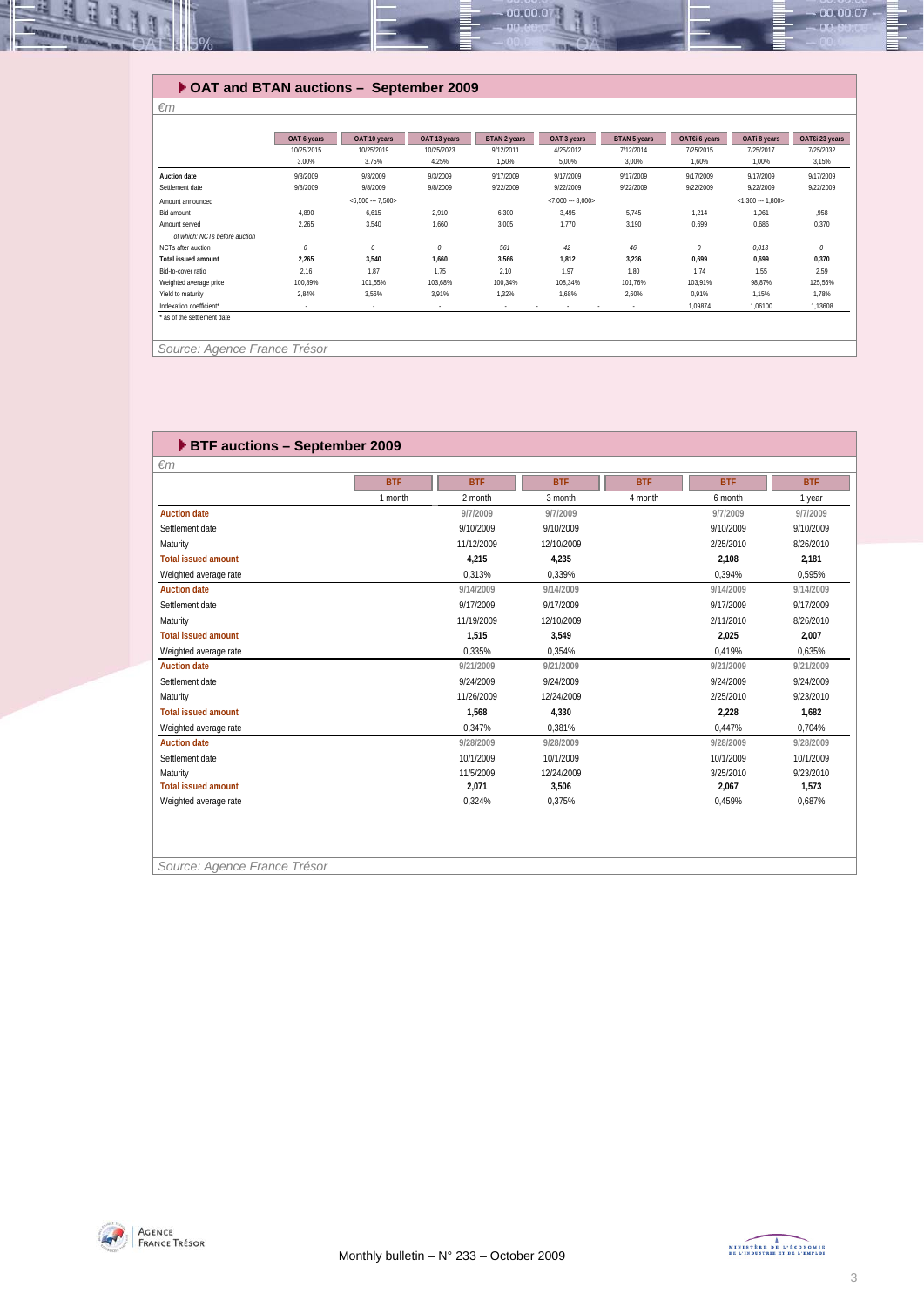







*(1) difference between the yield of the OAT 4% April 2013 and the yield of the OATi 2.5% July 2013 (2) difference between the yield of the OAT 5% April 2012 and the yield of the OAT€i 3% July 2012 (3) difference between the yield of the OAT 5.5% April 2029 and the yield of the OATi 3.4% July 2029 (4) difference between the yield of the OAT 5.75% October 2032 and the yield of the OAT€i 3.15% July 2032* 

| $\blacktriangleright$ Negotiable government debt and swaps |          |          |         |          |         |         |          |               |                  |  |
|------------------------------------------------------------|----------|----------|---------|----------|---------|---------|----------|---------------|------------------|--|
| $\varepsilon$ bn                                           |          |          |         |          |         |         |          |               |                  |  |
|                                                            | end      | end      | end     | end      | end     | end     | end      | end of August | end of September |  |
|                                                            | 2002     | 2003     | 2004    | 2005     | 2006    | 2007    | 2008     | 2009          | 2009             |  |
| Negotiable government debt                                 |          |          |         |          |         |         |          |               |                  |  |
| outstanding                                                | 717      | 788      | 833     | 877      | 877     | 921     | 1,017    | 1,125         | 1,134            |  |
| OAT                                                        | 478      | 512      | 552     | 593      | 610     | 641     | 681      | 704           | 715              |  |
| <b>BTAN</b>                                                | 151      | 168      | 184     | 189      | 200     | 202     | 198      | 217           | 209              |  |
| <b>BTF</b>                                                 | 88       | 109      | 97      | 95       | 66      | 79      | 138      | 204           | 211              |  |
| <b>Swaps outstanding</b>                                   | 61       | 61       | 61      | 52       | 44      | 42      | 28       | 24            | 23               |  |
| Average maturity of the negotiable debt                    |          |          |         |          |         |         |          |               |                  |  |
| before swaps                                               | 5 years  | 5 years  | 6 years | 6 years  | 7 years | 7 years | 6 years  | 6 years       | 6 years          |  |
|                                                            | 343 days | 297 days | 79 days | 267 days | 45 days | 51 days | 292 days | 249 days      | 242 days         |  |
| after swaps                                                | 5 years  | 5 years  | 6 years | 6 years  | 7 years | 7 years | 6 years  | 6 years       | 6 years          |  |
|                                                            | 265 days | 235 days | 34 days | 228 days | 16 days | 29 days | 276 days | 235 days      | 229 days         |  |
|                                                            |          |          |         |          |         |         |          |               |                  |  |
|                                                            |          |          |         |          |         |         |          |               |                  |  |
|                                                            |          |          |         |          |         |         |          |               |                  |  |
| Source: Agence France Trésor                               |          |          |         |          |         |         |          |               |                  |  |



MINISTRE DE L'ÉCONOMIE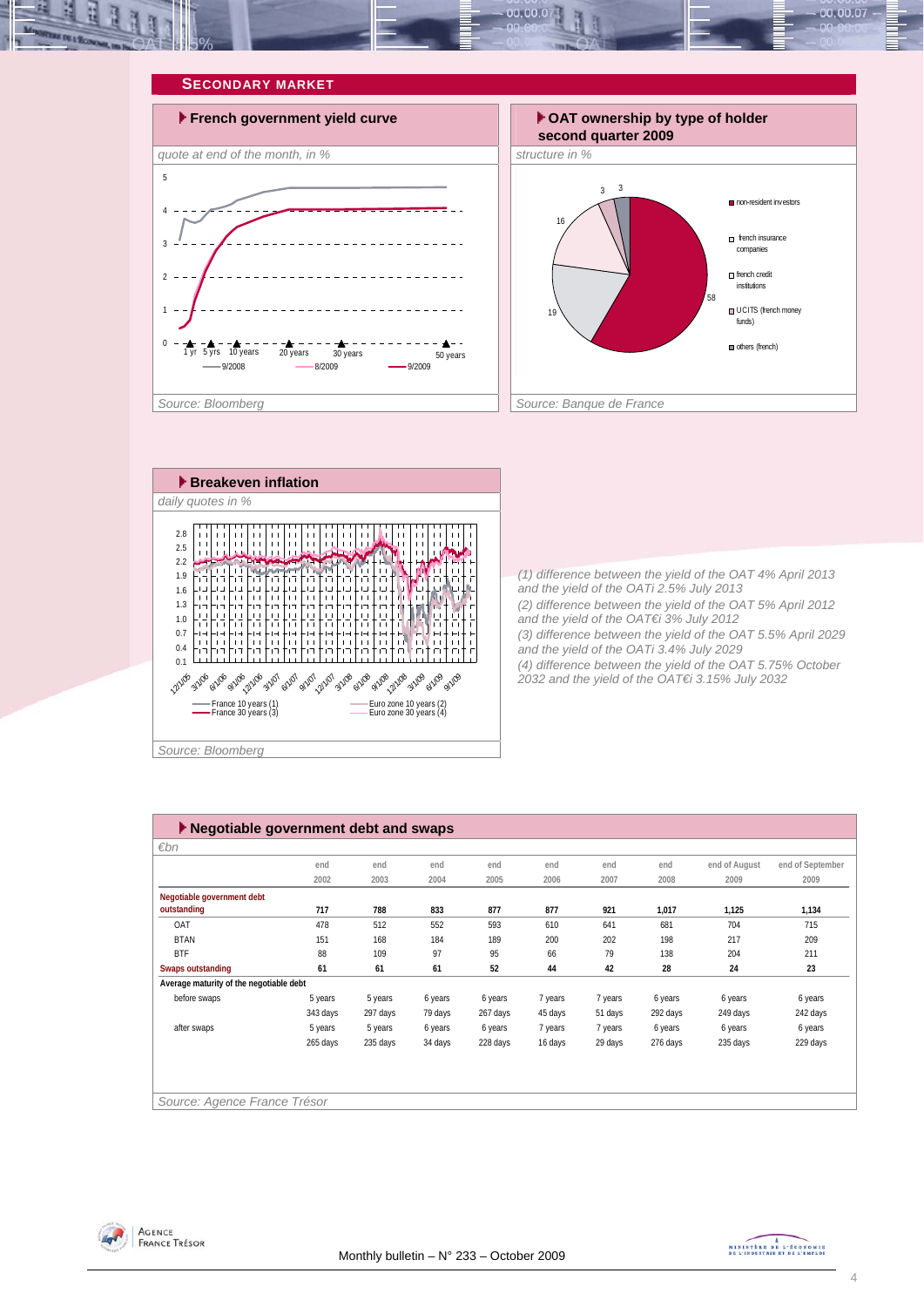

 $00.00.0$ 







MINISTRE DE L'ÉCONOMIE

00.00.07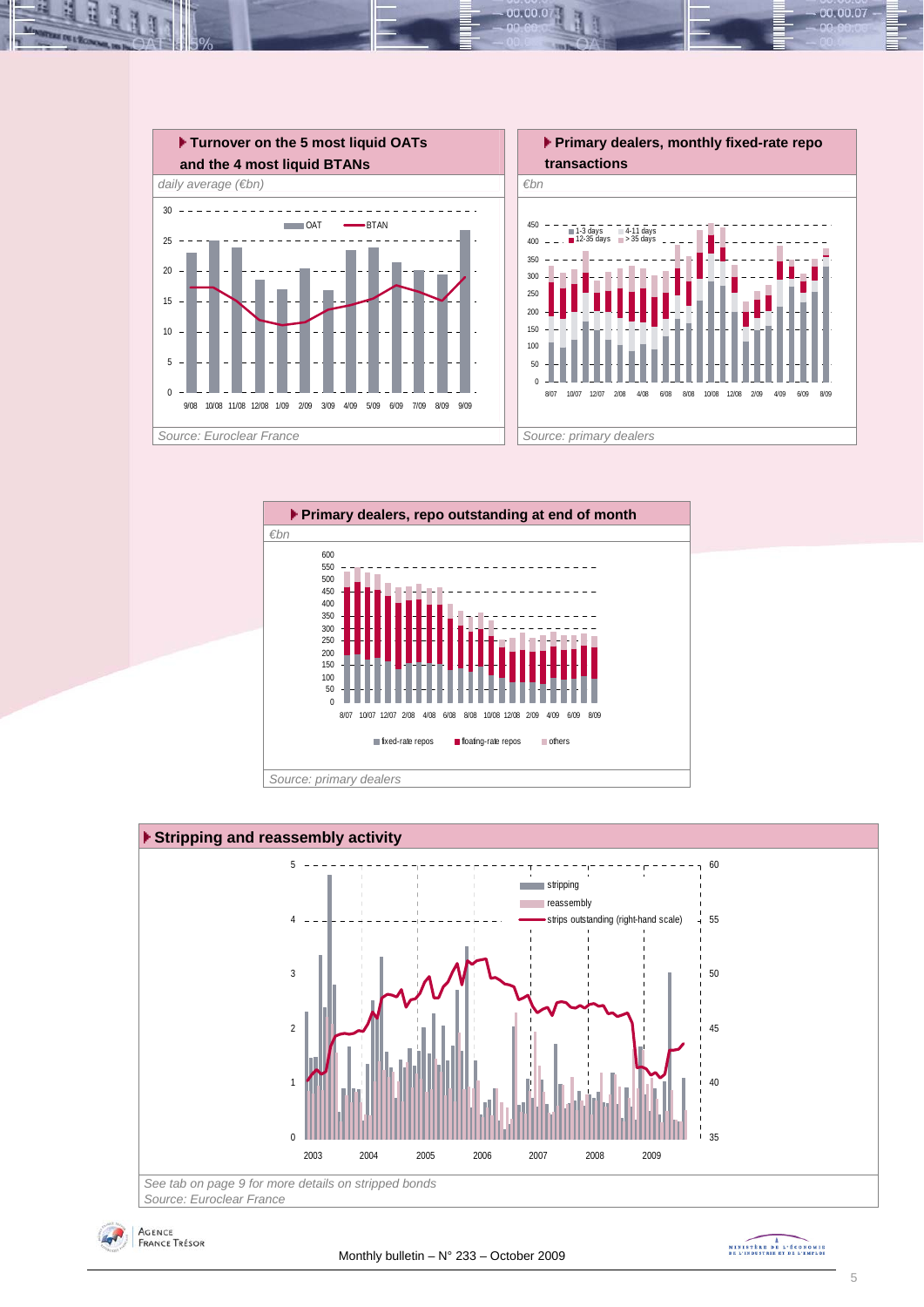#### **TRIBUNE**

# **The results of the September ECB's Long-Term Refinancing Operation suggest liquidity conditions are improving in the Euro area**

**By Juan Pérez-Campanero, Santander Global Banking and Markets** 

Euro area banks bid less than had generally been anticipated by the market at the September 12-month Long Term Refinancing Operation (LTRO) that the ECB conducted at full allotment and at a 1% fixed rate. In stark contrast with the 442 billion EUR they requested in the June LTRO, the Euro area monetary financial institutions requested only 75.2 billion EUR this time around. Additionally, the ECB allotted just 2.8 billion EUR in the 77-day refinancing operation, also at 1%.

First and foremost, this is a sign that financial institutions in the region no longer feel such a dire need to hoard liquidity, which is definitely a good sign. And it's somewhat understandable, since the June LTRO left them **Balances held at the ECB by Euro area monetary financial institutions**



awash with cash. Some 316 billion of those 442 billion EUR awarded by the ECB in June returned immediately to the ECB to earn barely 0.25% under the central bank standing deposit facility, which is a good measure of distress and of how little banks trusted each other at the time, since they were choosing to preserve the cash and lose 75bp right away rather than lending it overnight to a banking counterparty at a higher rate.

To this date, there is still some 153.7 billion EUR deposited at the ECB by monetary financial institutions, a sign that things are still some way from returning to the pre-crisis situation. But those amounts have been gradually declining, and the fact that the Euro area monetary financial institutions as a whole did not feel as pressed to hoard liquidity so massively this time reveals that things are on their way to normal.

The exit strategy for the ECB appears to be much simpler than for the Bank of England (BoE) or the Federal Reserve (Fed), to begin with. While the BoE has purchased a larger portfolio of assets in comparison with the size of the national GDP and the size of the financial system, and not only has the Federal Reserve bought huge amounts of assets but many of them are difficult to value, the ECB concentrated on LTROs at full allotment as the main vehicle for improving liquidity. For the ECB, it is just a matter of properly staggering maturities so that not all the over half a trillion EUR of refinancing operations mature in just 3 months (June to September 2010), thus avoiding an abrupt withdrawal of liquidity. But the fact that only 78 billion EUR were added to the liquidity mountain in September helps things further.

The ECB does not have to worry about that immediately anyway, since banks are still reluctant to lend to households and companies (or rather unable to find a sufficient number of sufficiently solvent borrowers offering a proper risk/reward combo) and it is unlikely that broad monetary aggregates will explode any time soon. But it is good to know that the subtleties of the exit strategy may have just become a little easier.

*NB: this Agence France Trésor forum offers economists an opportunity to express their personal opinion. Thus, the above article strictly reflects the author's view, and should not be construed as expressing the viewpoints of Agence France Trésor or the Ministry of the Economy, Industry and Employment.* 

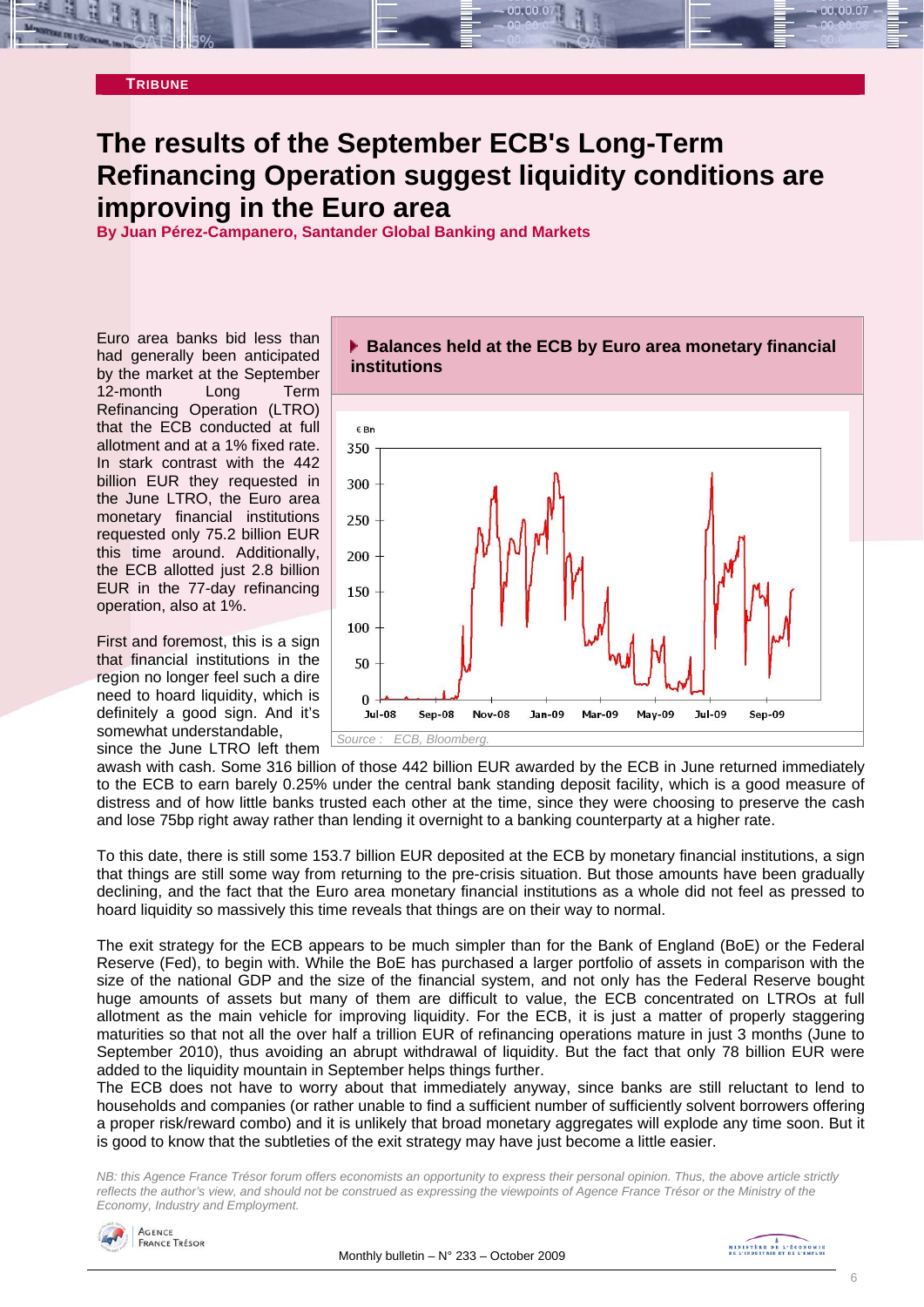

### **THE FRENCH ECONOMY**

| $\blacktriangleright$ Macro-economic forecast |        |         |      |  |  |  |  |  |
|-----------------------------------------------|--------|---------|------|--|--|--|--|--|
| Real growth rate as a %                       |        |         |      |  |  |  |  |  |
|                                               | 2008   | 2009    | 2010 |  |  |  |  |  |
| French GDP                                    | 0.4    | $-2.3$  | 0.8  |  |  |  |  |  |
| Household consumption                         | 1.0    | 0.6     | 0.8  |  |  |  |  |  |
| <b>Business investment</b>                    | 2,6    | $-7.9$  | 0.6  |  |  |  |  |  |
| <b>Exports</b>                                | $-0.2$ | $-11.4$ | 2.6  |  |  |  |  |  |
| Imports                                       | 0,8    | $-8,8$  | 3.4  |  |  |  |  |  |
| Consumer prices                               | 2.8    | 0.4     | 1.2  |  |  |  |  |  |
| (on an annual average basis)                  |        |         |      |  |  |  |  |  |

**Execent economic indicators** 

| Industrial output*, year-on-year       | $-10.8%$      | 8/2009     |
|----------------------------------------|---------------|------------|
| Household consumption*, year-on-year   | $-1.3%$       | 8/2009     |
| Unemployment rate (ILO)                | 9.1%          | 6/2009     |
| Consumer prices, year-on-year          |               |            |
| all items                              | $-0.4%$       | 9/2009     |
| all items excluding tobacco            | $-0.4%$       | 9/2009     |
| Trade balance, fob-fob, sa             | $-3.4$ FUR bn | 8/2009     |
| ×                                      | $-1.0$ FUR bn | 7/2009     |
| Current account balance, sa            | $-3.7$ FUR bn | 8/2009     |
| ×<br>n,                                | $-1.5$ EUR bn | 7/2009     |
| 10-year constant maturity rate (TEC10) | 3.53%         | 09/30/2009 |
| 3-month interest rate (Euribor)        | 0.753%        | 09/30/2009 |
| FUR / USD                              | 1.4643        | 09/30/2009 |
| EUR / JPY                              | 131.07        | 09/30/2009 |

*Source: Ministry of the Economy, Industry and Employment Draft budget Bill 2010* 



*Employment; Banque de France* 



| Euro exchange rate                                                                                                                                                                                                                                                                                                                                                          |
|-----------------------------------------------------------------------------------------------------------------------------------------------------------------------------------------------------------------------------------------------------------------------------------------------------------------------------------------------------------------------------|
| Daily quotes                                                                                                                                                                                                                                                                                                                                                                |
| 1.65<br>180<br>175<br>1.60<br>170<br>1.55<br>165<br>1.50<br>160<br>1.45<br>155<br>1.40<br>150<br>1.35<br>145<br>1.30<br>140<br>1.25<br>135<br>1.20<br>130<br>1.15<br>125<br>Euro / dollar (left-hand scale)<br>1.10<br>120<br>Euro / yen (right-hand scale)<br>1.05<br>115<br>1.00<br>110<br>12/1/07<br>3/1/08<br>3/1/09<br>6/1/08<br>9/1/08<br>12/1/08<br>6/1/09<br>9/1/09 |
| Source: European Central Bank                                                                                                                                                                                                                                                                                                                                               |

| ► Government budget monthly position                                     |          |          |          |                     |           |  |  |  |  |  |
|--------------------------------------------------------------------------|----------|----------|----------|---------------------|-----------|--|--|--|--|--|
| $\varepsilon$ bn                                                         |          |          |          |                     |           |  |  |  |  |  |
|                                                                          |          |          |          | end of August level |           |  |  |  |  |  |
|                                                                          | 2007     | 2008     | 2007     | 2008                | 2009      |  |  |  |  |  |
| General budget                                                           |          |          |          |                     |           |  |  |  |  |  |
| balance                                                                  | $-38,19$ | $-56,99$ | $-41,41$ | $-46.04$            | $-96,41$  |  |  |  |  |  |
| revenue                                                                  | 299.22   | 291,12   | 183.11   | 184.47              | 141.53    |  |  |  |  |  |
| expenditure                                                              | 337,41   | 348,11   | 224,52   | 230,51              | 237,94    |  |  |  |  |  |
| Balance of special                                                       |          |          |          |                     |           |  |  |  |  |  |
| Treasury accounts                                                        | $-0,21$  | 0,40     | $-22,36$ | $-21,53$            | $-31,16$  |  |  |  |  |  |
| General budget                                                           |          |          |          |                     |           |  |  |  |  |  |
| outturn                                                                  | $-38.40$ | $-56.59$ | $-63.77$ | $-67.56$            | $-127.58$ |  |  |  |  |  |
|                                                                          |          |          |          |                     |           |  |  |  |  |  |
|                                                                          |          |          |          |                     |           |  |  |  |  |  |
| Source: Ministry of the Budget, Public Accounts and the Civil<br>Service |          |          |          |                     |           |  |  |  |  |  |
| for more information: http://www.budget.gouv.fr/                         |          |          |          |                     |           |  |  |  |  |  |



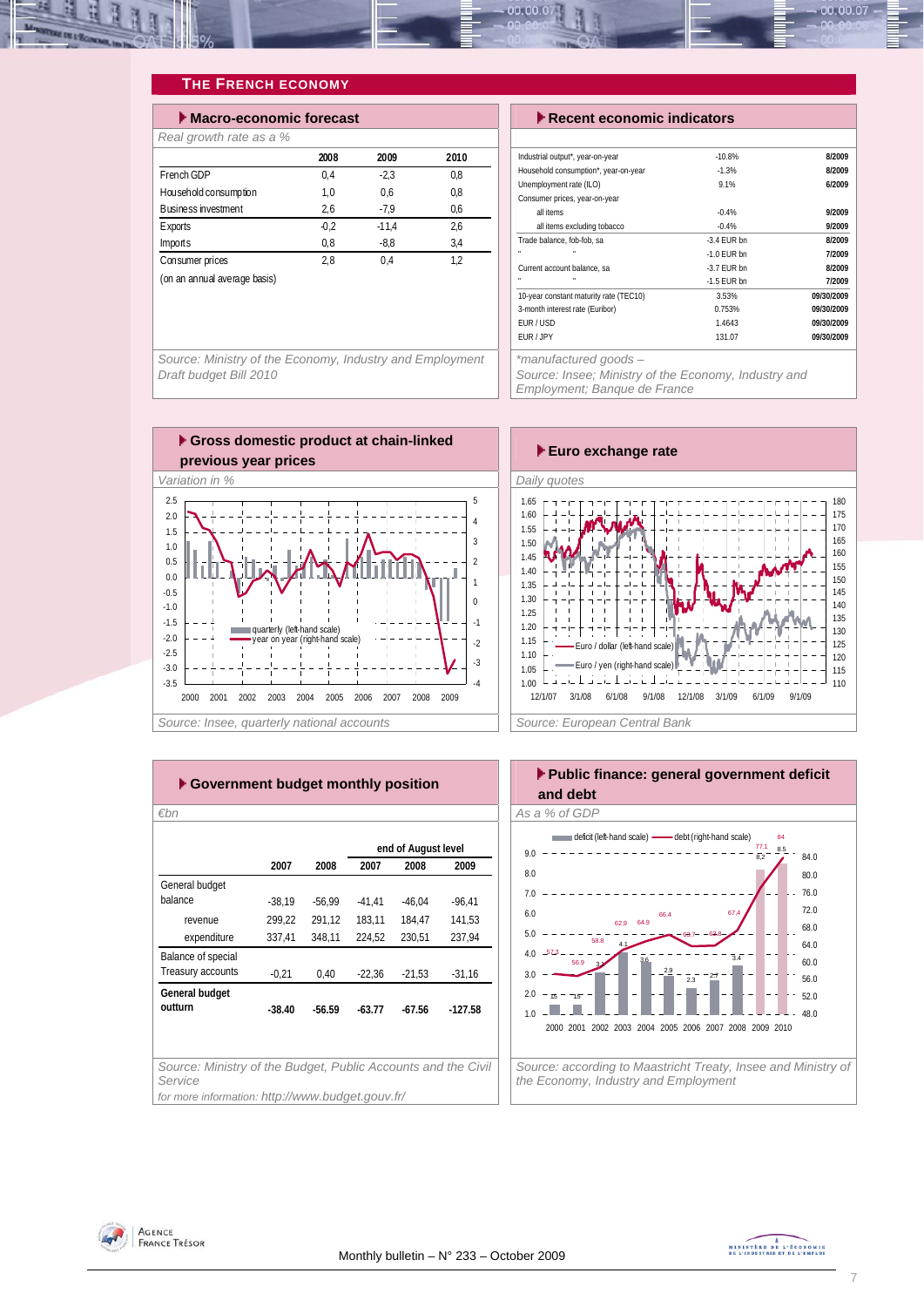|    | $\blacktriangleright$ Timetable for the release of French economic indicators |    |                                                          |  |  |  |  |  |  |
|----|-------------------------------------------------------------------------------|----|----------------------------------------------------------|--|--|--|--|--|--|
|    | October 2009                                                                  |    | November 2009                                            |  |  |  |  |  |  |
| 8  | Foreign trade in August                                                       | 6  | Central government budget: statement at end of September |  |  |  |  |  |  |
| 8  | Central government budget: statement at end of August                         | 6  | Foreign trade in September                               |  |  |  |  |  |  |
| 9  | Industrial output in August                                                   | 10 | Industrial output in September                           |  |  |  |  |  |  |
| 13 | Balance of payments in August                                                 | 10 | Industrial investments: Quaterly October survey          |  |  |  |  |  |  |
| 13 | Consumer prices: index for September                                          | 11 | Balance of payments in September                         |  |  |  |  |  |  |
| 22 | Industrial trends: monthly survey for October                                 | 13 | Consumer prices: index for October                       |  |  |  |  |  |  |
| 23 | Household consumption of manufactured goods in September                      | 24 | Household consumption of manufactured goods in October   |  |  |  |  |  |  |
| 26 | Job seekers in September                                                      | 24 | Industrial trends: monthly survey for November           |  |  |  |  |  |  |
| 27 | New building starts in September                                              | 24 | New building starts in October                           |  |  |  |  |  |  |
| 27 | Household confidence survey: September survey                                 | 24 | Sales of new dwelling units: Q3-2009                     |  |  |  |  |  |  |
| 30 | Industrial producer prices: September index                                   | 26 | Job seekers in October                                   |  |  |  |  |  |  |
|    |                                                                               | 30 | Industrial producer prices: October index                |  |  |  |  |  |  |
|    | Harmonized index of consumer prices – Eurozone (Eurostat)                     |    |                                                          |  |  |  |  |  |  |
|    | Index for September: October 15                                               |    |                                                          |  |  |  |  |  |  |

00.00.07

*Index for October: November 16* 







00.00.07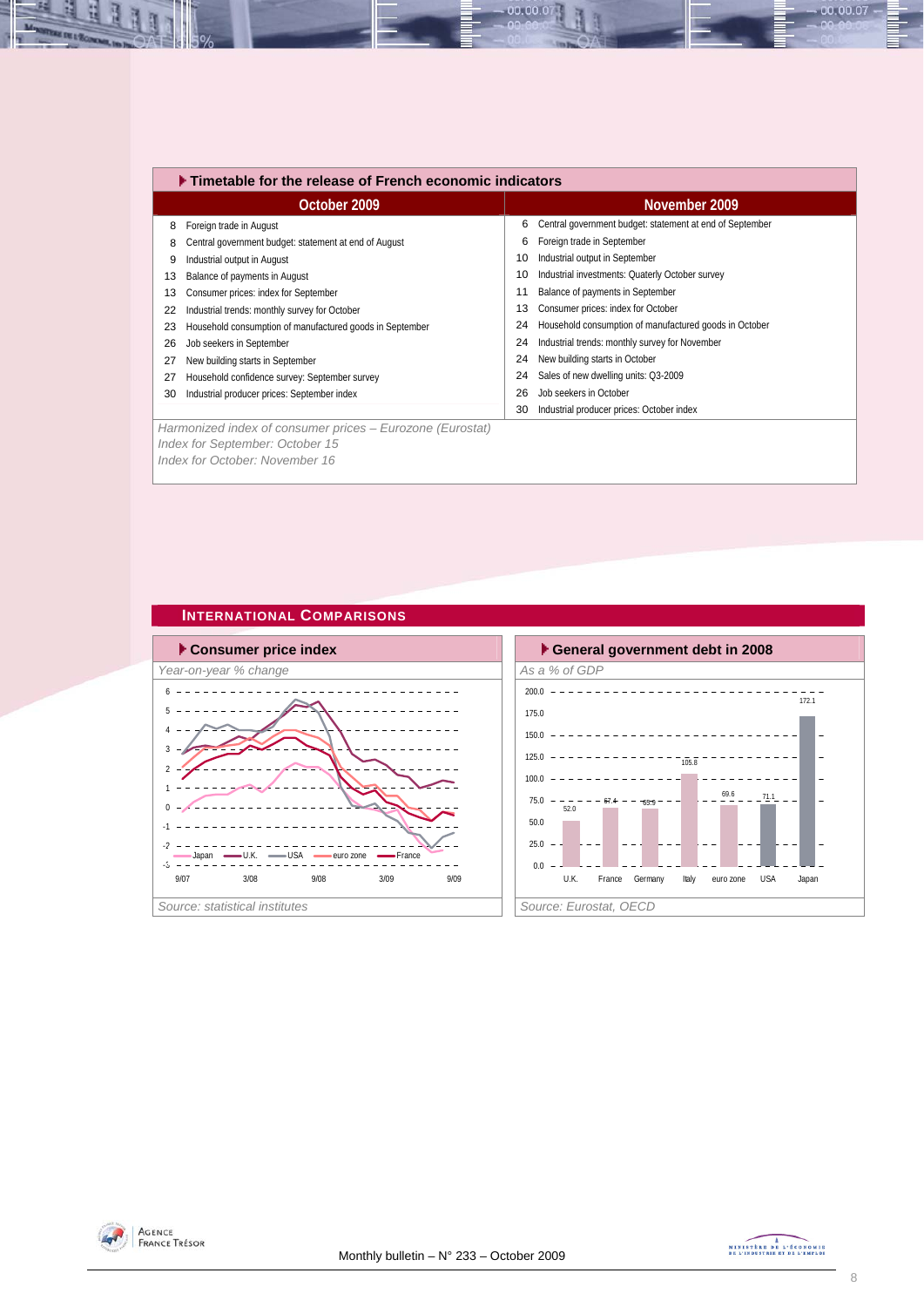#### **FRENCH GOVERNMENT NEGOTIABLE DEBT OUTSTANDING -** *DETTE NEGOCIABLE DE L'ETAT*

 $-00,00,00$ 

 **OAT au 30 septembre 2009** */ fungible Treasury bonds at September 30, 2009*

| En euros                                    |                                                                                                                                                                                                                                                                                                                                                                                                                                                |                                      |                                                                                |                  |                             |                                             |                                                            |                                                  |                                                      |                             |                        |
|---------------------------------------------|------------------------------------------------------------------------------------------------------------------------------------------------------------------------------------------------------------------------------------------------------------------------------------------------------------------------------------------------------------------------------------------------------------------------------------------------|--------------------------------------|--------------------------------------------------------------------------------|------------------|-----------------------------|---------------------------------------------|------------------------------------------------------------|--------------------------------------------------|------------------------------------------------------|-----------------------------|------------------------|
| <b>CODE ISIN</b><br><b>Euroclear France</b> | Libellé de l'emprunt /<br>Bond                                                                                                                                                                                                                                                                                                                                                                                                                 | Encours / Outstanding                | Coefficient d'indexation / Valeur nominale/ démembré<br>indexation coefficient | face value       | /stripped                   | <b>CODE ISIN</b><br><b>Euroclear France</b> | Libellé de l'emprunt /<br><b>Bond</b>                      | Encours / Outstanding                            | Coefficient d'indexation<br>/ indexation coefficient | Valeur nominale/ face value | démembré<br>/ stripped |
|                                             | Échéance 2009                                                                                                                                                                                                                                                                                                                                                                                                                                  | 19 224 137 038                       |                                                                                |                  |                             |                                             | Échéance 2019                                              | 46 291 468 664                                   |                                                      |                             |                        |
| FR0000186199                                | OAT 4% 25 octobre 2009                                                                                                                                                                                                                                                                                                                                                                                                                         | 19 224 137 038                       |                                                                                |                  | 397 533 000                 | FR0000189151                                | OAT 4.25% 25 avril 2019                                    | 28 002 000 000                                   |                                                      |                             | 171 040 000            |
|                                             | Échéance 2010                                                                                                                                                                                                                                                                                                                                                                                                                                  | 31 642 742 970                       |                                                                                |                  |                             | FR0000570921                                | OAT 8,5% 25 octobre 2019                                   | 8 844 392 893                                    |                                                      |                             | 3 871 286 000          |
| FR0000186603                                | OAT 5.5% 25 avril 2010                                                                                                                                                                                                                                                                                                                                                                                                                         | 15 791 719 352                       |                                                                                |                  | 475 720 000                 | FR0010776161                                | OAT 3.75% 25 octobre 2019                                  | 9 428 000 000                                    |                                                      |                             | 136 000 000            |
| FR0000187023                                | OAT 5,5% 25 octobre 2010                                                                                                                                                                                                                                                                                                                                                                                                                       | 15 851 023 618                       |                                                                                |                  | 826 783 000                 | FR0000570954 C                              | ETAT 9,82% 31 décembre 2019                                | 17 075 771 (2)                                   |                                                      | (6692154)                   |                        |
|                                             | Échéance 2011                                                                                                                                                                                                                                                                                                                                                                                                                                  | 52 049 887 582                       |                                                                                |                  |                             |                                             | Échéance 2020                                              | 18 889 182 480                                   |                                                      |                             |                        |
| FR0000570731<br>FR00100943751               | OAT 6.5% 25 avril 2011<br>OATi 1,6% 25 juillet 2011                                                                                                                                                                                                                                                                                                                                                                                            | 19 572 445 710<br>16 822 555 540 (1) | 1,09858                                                                        | (15 313 000 000) | 771 930 000<br>$\mathbf{0}$ | FR00100505591                               | OATEi 2,25% 25 juillet 2020<br>Échéance 2021               | 18 889 182 480 (1)<br>21 677 000 000             | 1.11916                                              | (16878000000)               | $\Omega$               |
| FR0000187874                                | OAT 5% 25 octobre 2011                                                                                                                                                                                                                                                                                                                                                                                                                         | 15 654 886 332                       |                                                                                |                  | 303 191 000                 | FR0010192997                                | OAT 3,75% 25 avril 2021                                    | 21 677 000 000                                   |                                                      |                             | 363 428 000            |
|                                             | Échéance 2012                                                                                                                                                                                                                                                                                                                                                                                                                                  | 60 783 096 903                       |                                                                                |                  |                             |                                             | Échéance 2022                                              | 1 243 939 990                                    |                                                      |                             |                        |
| FR0000188328                                | OAT 5% 25 avril 2012                                                                                                                                                                                                                                                                                                                                                                                                                           | 18 981 110 580                       |                                                                                |                  | 480 550 000                 | FR0000571044                                | OAT 8,25% 25 avril 2022                                    | 1 243 939 990                                    |                                                      |                             | 807 750 000            |
| FR00001880131                               | OATEI 3% 25 juillet 2012                                                                                                                                                                                                                                                                                                                                                                                                                       | 16 762 166 060 (1)                   | 1,15649                                                                        | (14494000000)    | $\Omega$                    |                                             | Échéance 2023                                              | 34 752 384 343                                   |                                                      |                             |                        |
| FR0000188690                                | OAT 4.75% 25 octobre 2012                                                                                                                                                                                                                                                                                                                                                                                                                      | 19 554 122 924                       |                                                                                |                  | 383 296 000                 | FR0000571085                                | OAT 8,5% 25 avril 2023                                     | 10 606 195 903                                   |                                                      |                             | 6 884 325 000          |
| FR0000570780                                | OAT 8.5% 26 décembre 2012                                                                                                                                                                                                                                                                                                                                                                                                                      | 5 485 697 339                        |                                                                                |                  |                             | FR0010585901 I                              | OATi 2,1% 25 juillet 2023                                  | 5 873 188 440 (1)                                | 1,02732                                              | (5717000000)                |                        |
|                                             | Échéance 2013                                                                                                                                                                                                                                                                                                                                                                                                                                  | 56 345 770 436                       |                                                                                |                  |                             | FR0010466938                                | OAT 4,25% 25 octobre 2023                                  | 18 273 000 000                                   |                                                      |                             | 318 902 000            |
| FR0000188989                                | OAT 4% 25 avril 2013                                                                                                                                                                                                                                                                                                                                                                                                                           | 19 827 183 879                       |                                                                                |                  | 139 150 000                 |                                             | Échéance 2025                                              | 10 610 928 118                                   |                                                      |                             |                        |
| FR00001889551                               | OATi 2,5% 25 juillet 2013                                                                                                                                                                                                                                                                                                                                                                                                                      | 17 543 828 878 (1)                   | 1,11617                                                                        | (15717882471)    | $^{\circ}$                  | FR0000571150                                | OAT 6% 25 octobre 2025                                     | 10 610 928 118                                   |                                                      |                             | 2889 177 000           |
| FR0010011130                                | OAT 4% 25 octobre 2013                                                                                                                                                                                                                                                                                                                                                                                                                         | 18 974 757 679                       |                                                                                |                  | 235 120 000                 |                                             | Échéance 2028                                              | 16 173 709                                       |                                                      |                             |                        |
|                                             | Échéance 2014                                                                                                                                                                                                                                                                                                                                                                                                                                  | 37 908 724 224                       |                                                                                |                  |                             | FR0000571226 C                              | OAT zéro coupon 28 mars 2028                               | 16 173 709 (3)                                   |                                                      | (46232603)                  |                        |
| FR0010061242                                | OAT 4% 25 avril 2014                                                                                                                                                                                                                                                                                                                                                                                                                           | 19 254 752 234                       |                                                                                |                  | 119 375 000                 |                                             | Échéance 2029                                              | 25 717 287 754                                   |                                                      |                             |                        |
| FR0010112052                                | OAT 4% 25 octobre 2014                                                                                                                                                                                                                                                                                                                                                                                                                         | 18 653 971 990                       |                                                                                |                  | 128 850 000                 | FR0000571218                                | OAT 5,5% 25 avril 2029                                     | 16 990 880 458                                   |                                                      |                             | 2 753 516 000          |
|                                             | Échéance 2015                                                                                                                                                                                                                                                                                                                                                                                                                                  | 61 407 335 283                       |                                                                                |                  |                             | FR00001864131                               | OATi 3,4% 25 juillet 2029                                  | 8726407296 (1)                                   | 1.17115                                              | (7 451 144 000)             | $\Omega$               |
| FR0010163543                                | OAT 3,5% 25 avril 2015                                                                                                                                                                                                                                                                                                                                                                                                                         | 19 388 313 893                       |                                                                                |                  | 149 650 000                 |                                             |                                                            |                                                  |                                                      |                             |                        |
| FR00101355251                               | OATEI 1,6% 25 juillet 2015                                                                                                                                                                                                                                                                                                                                                                                                                     | 14 714 021 390 (1)                   | 1,09667                                                                        | (13 417 000 000) | $\Omega$                    | FR00001887991                               | Échéance 2032<br>OATEi 3,15% 25 juillet 2032               | 29 033 206 460<br>10 623 883 860 (1)             | 1,13394                                              | (9369000000)                |                        |
| FR0010216481                                | OAT 3% 25 octobre 2015                                                                                                                                                                                                                                                                                                                                                                                                                         | 27 305 000 000                       |                                                                                |                  | 267 394 000                 | FR0000187635                                | OAT 5,75% 25 octobre 2032                                  | 18 409 322 600                                   |                                                      |                             | 6 840 299 000          |
|                                             | Échéance 2016                                                                                                                                                                                                                                                                                                                                                                                                                                  | 44 002 000 000                       |                                                                                |                  |                             |                                             | Échéance 2035                                              | 15 614 000 000                                   |                                                      |                             |                        |
| FR0010288357                                | OAT 3.25% 25 avril 2016                                                                                                                                                                                                                                                                                                                                                                                                                        | 21 980 000 000                       |                                                                                |                  | 32 550 000                  | FR0010070060                                | OAT 4,75% 25 avril 2035                                    | 15 614 000 000                                   |                                                      |                             | 3 389 786 000          |
| FR0000187361                                | OAT 5% 25 octobre 2016                                                                                                                                                                                                                                                                                                                                                                                                                         | 22 022 000 000                       |                                                                                |                  | 1 175 730 000               |                                             | Échéance 2038                                              | 23 889 000 000                                   |                                                      |                             |                        |
|                                             | Échéance 2017                                                                                                                                                                                                                                                                                                                                                                                                                                  | 57 991 109 050                       |                                                                                |                  |                             | FR0010371401                                | OAT 4% 25 octobre 2038                                     | 23 889 000 000                                   |                                                      |                             | 3722050000             |
| FR0010415331                                | OAT 3,75% 25 avril 2017                                                                                                                                                                                                                                                                                                                                                                                                                        | 19 990 000 000                       |                                                                                |                  | 212 000 000                 |                                             | Échéance 2040                                              | 5704 668 090                                     |                                                      |                             |                        |
| FR00102351761                               | OATi 1% 25 juillet 2017                                                                                                                                                                                                                                                                                                                                                                                                                        | 19 589 109 050 (1)                   | 1,05973                                                                        | (18485000000)    | $\overline{0}$              | FR00104473671                               | OATEi 1,8% 25 juillet 2040                                 | 5704 668 090 (1)                                 | 1,05039                                              | (5431000000)                |                        |
| FR0010517417                                | OAT 4.25% 25 octobre 2017                                                                                                                                                                                                                                                                                                                                                                                                                      | 18 412 000 000                       |                                                                                |                  | 217 900 000                 |                                             | Échéance 2041                                              | 6 000 000 000                                    |                                                      |                             |                        |
|                                             | Échéance 2018                                                                                                                                                                                                                                                                                                                                                                                                                                  | 38 963 000 000                       |                                                                                |                  |                             | FR0010773192                                | OAT 4.5% 25 avril 2041                                     | 6 000 000 000                                    |                                                      |                             | 1545 000 000           |
| FR0010604983                                | OAT 4% 25 avril 2018                                                                                                                                                                                                                                                                                                                                                                                                                           | 21 294 000 000                       |                                                                                |                  | 122 250 000                 |                                             | Échéance 2055                                              | 14 926 000 000                                   |                                                      |                             |                        |
| FR0010670737                                | OAT 4,25% 25 octobre 2018                                                                                                                                                                                                                                                                                                                                                                                                                      | 17 669 000 000                       |                                                                                |                  | 3 200 000                   | FR0010171975                                | OAT 4% 25 avril 2055                                       | 14 926 000 000                                   |                                                      |                             | 3 593 567 000          |
|                                             |                                                                                                                                                                                                                                                                                                                                                                                                                                                |                                      |                                                                                |                  |                             |                                             |                                                            | <b>Total OAT / total fungible Treasury bonds</b> |                                                      |                             | 714 683 043 094        |
|                                             | (1) Encours OAT indexées = valeur nominale x coefficient d'indexation / indexed bonds outstanding = face value x indexation coefficient<br>(2) y compris intérêts capitalisés au 31/12/2008 / including coupons capitalized at 12/31/2008 ; non offerte à la souscription / not open to subscription                                                                                                                                           |                                      |                                                                                |                  |                             |                                             |                                                            | Encours démembré /stripped outstanding           |                                                      |                             | 43 728 298 000         |
|                                             | (3) valeur actualisée au 28/03/2009 / actualized value at 03/28/2009 ; non offerte à la souscription / not open to subscription<br>OATi: OAT indexée sur l'indice français des prix à la consommation (hors tabac) / OAT indexed on the French consumer price index (excluding tobacco)<br>OATEI: OAT indexée sur l'indice des prix à la consommation harmonisé de la zone euro (hors tabac) / OAT indexed on the eurozone harmonized index of |                                      |                                                                                |                  |                             |                                             | En % des lignes démembrables<br>As a % of strippable bonds |                                                  |                                                      |                             | 6.17%                  |
| consumer price (excluding tobacco)          |                                                                                                                                                                                                                                                                                                                                                                                                                                                |                                      |                                                                                |                  |                             |                                             | Durée de vie moyenne                                       |                                                  |                                                      |                             | 9 ans et 310 jours     |



-4 R



*Average maturity 9 years and 310 days* 

 $-00,00,07$ 

 $00.00$